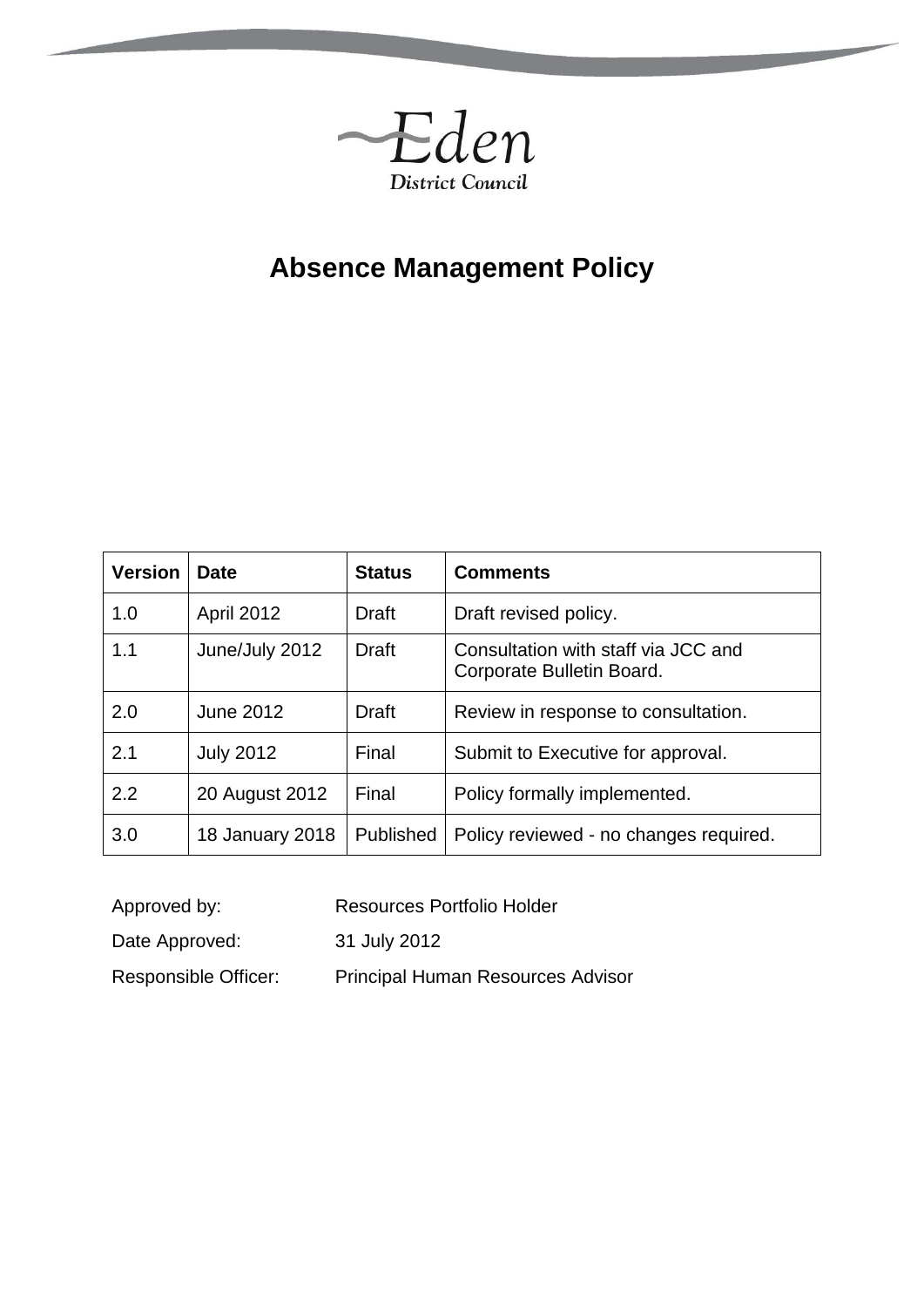### **1. Introduction**

- 1.1 The Council recognises its responsibilities in promoting the good health of its staff and that doing so is likely to lead to a workforce who will be more productive and who are better able to lead full and satisfying working lives. The Council is committed to promoting healthy living for all staff and providing facilities to encourage this. Examples of this include:
	- Providing a professional, confidential Occupational Health Service;
	- Risk assessments for known health risks;
	- Promotion of good management/working practices;
	- **Example 3** Ergonomic assessments to ensure the working environment and equipment used is suitable;
	- Regular eye tests for users of display screen equipment;
	- The provision of a confidential counselling service.
- 1.2 The Council recognises that there will always be a certain level of sickness absence. However high levels of sickness and absence have a detrimental effect on the level and quality of service provision, place an additional burden on colleagues at work and often result in increased costs through the use of agency staff and overtime. Eden District Council has a responsibility to monitor and manage the sickness and sickness absence of its staff in a fair, consistent and supportive manner. In the same way, employees have a responsibility to maintain acceptable levels of attendance.
- 1.3 The aim of this Absence Management Policy is to minimise absence levels across the Council, whilst also providing reasonable support to those absent for genuine reasons, with the aim of assisting their return to work at the earliest opportunity.
- 1.4 Whilst it is recognised that instances of absence often need to be considered on a case by case basis, this policy also aims to ensure that all employees are treated fairly and consistently.

#### **2. Statement of Intent**

- 2.1 Eden District Council is committed to the fair treatment of its staff regardless of personal characteristics.
- 2.2 Absence issues will be managed in accordance with the Equalities Act 2010. Management interventions will also take account of guidance provided by Acas and the Health and Safety Executive.
- 2.3 Guidance to support this policy will be provided to assist managers and staff to understand the key principles and the possible interventions and outcomes associated with absence management.